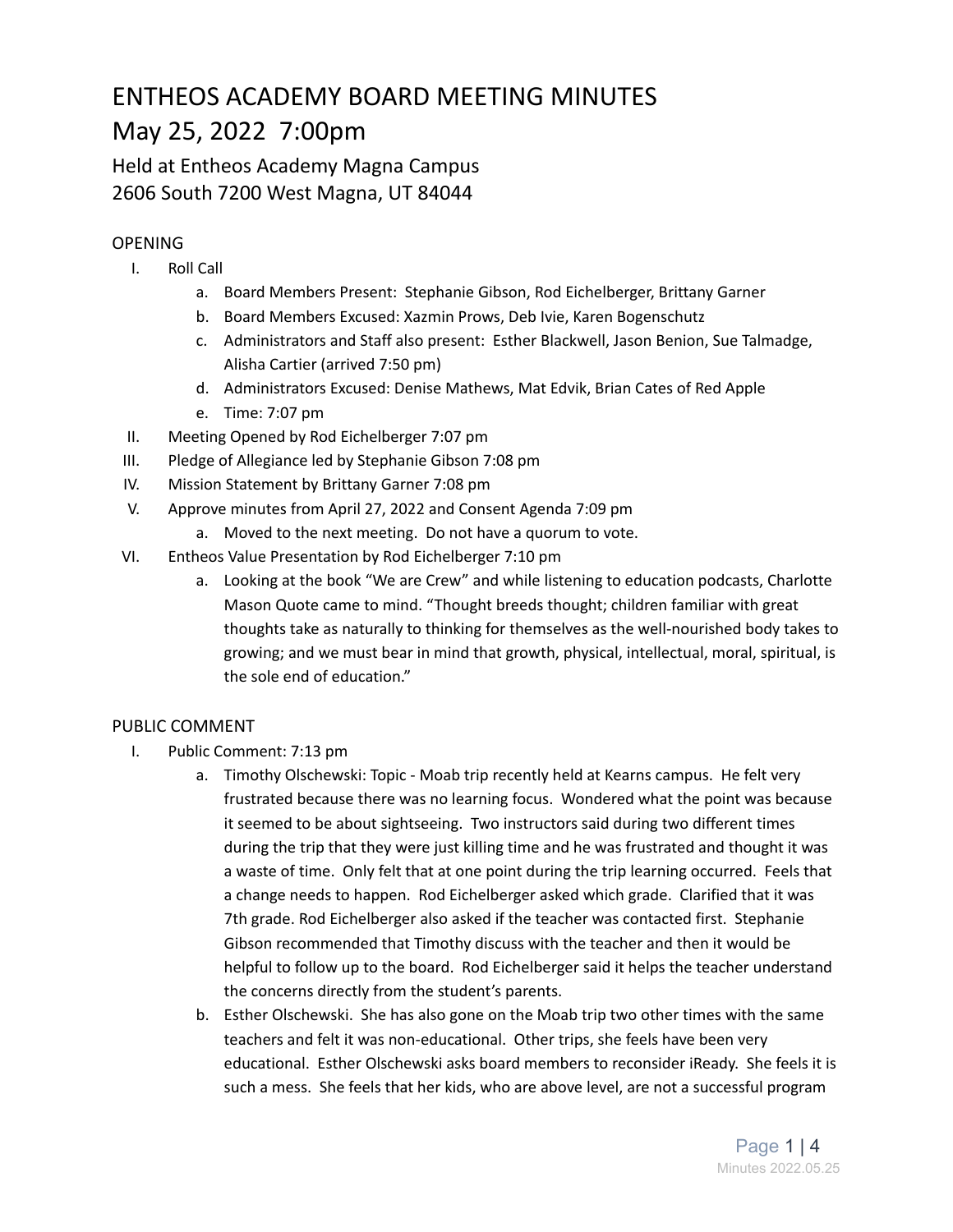for them. It makes them angry. Feels that it takes them away from learning time. She has pulled out her 4th grader and has been homeschooling. She feels that it punishes kids and makes them feel stupid. She said her 7th grader would just guess or select wrong answers so that it wouldn't be harder. She feels it is wrong, confusing, not teaching kids on their level.

#### INFORMATIONAL ITEMS

- I. Q&A on Director's report by Esther Blackwell and Jason Bennion 7:27 pm
	- a. Esther Blackwell highlighted from the calendar that coming up are passages for 8th graders at both campuses. Portfolio share day for teachers June 2nd. Will be laid out and board members are welcome to attend and walk around and review. No questions.
	- b. Stephanie Gibson mentioned that the Celebration of Service was wonderful. Esther Blackwell said it was a huge success. Had some fantastic attendance. Wonderful to give students recognition. She publicly thanked all that helped put it together.
- II. Staff Recognitions 7:31 pm
	- a. Kearns recognized Kristin McNeil-Jones , Kailey Lyche, Marlem Gonzalez
	- b. Magna recognized Dax Gray, Justin Leavitt, Michelle Stratton
- III. School Presentation (7:40 pm)
	- a. Katie Ellis and Dax Gray present from 5th grade. Katie won the Mission of Entheos Grant last year. Bulk of grant money went to publishing books. Students all made posters for their celebration of learning. Both teachers shared posters from each class. Main focus was on presidents of the US but also included other influential people because not enough presidents for all of the students in both 5th grade classes. Mrs Hendricks, art teacher, helped with their drawings of the person that they researched. Wrote essays. They read each other's reports and gave comments. Donating a book to the school library and also Magna library. Donated 2 books to the school board, as well. Stephanie was at the celebration and felt all of the students were confident and competent. Also had some of the students read their essays during the celebration of learning. Rod recommends a hall of fame area for high quality student work.
- IV. Budget and Finance Report (7:50 pm)
	- a. Rod Eichelberger reviews quickly email from Deb Ivie. Audit from state: found "other matter". Large amount of money was spent that wasn't part of the budget. More due to the refinance. Explained with them and nothing more needs to be taken care of. Enrollment dropped slightly. Restricted funds: unspent funds keep growing. Working on spending it down. State allowing them to switch a portion to unrestricted. Will be used to purchase new lunch tables.
- V. Emergency Preparedness and Response Plan Review by Esther Blackwell (7:51 pm)
	- a. Esther Blackwell reported on a training last year. I Love You foundation. Streamline to make things more easily implemented for both campuses. Can be found on the school website. Shared again digitally with parents at both campuses. Don't give out all of the details because it would leave the school vulnerable. Scheduled to attend more training June 14th. Review during summer months so materials are prepared for teachers and paras for the upcoming school year. A few parents reached out today to be part of the safety committee. There are monthly drills with teachers and paras at school. Keep simple so that students are not traumatized. Fire, lock down, earthquake drills.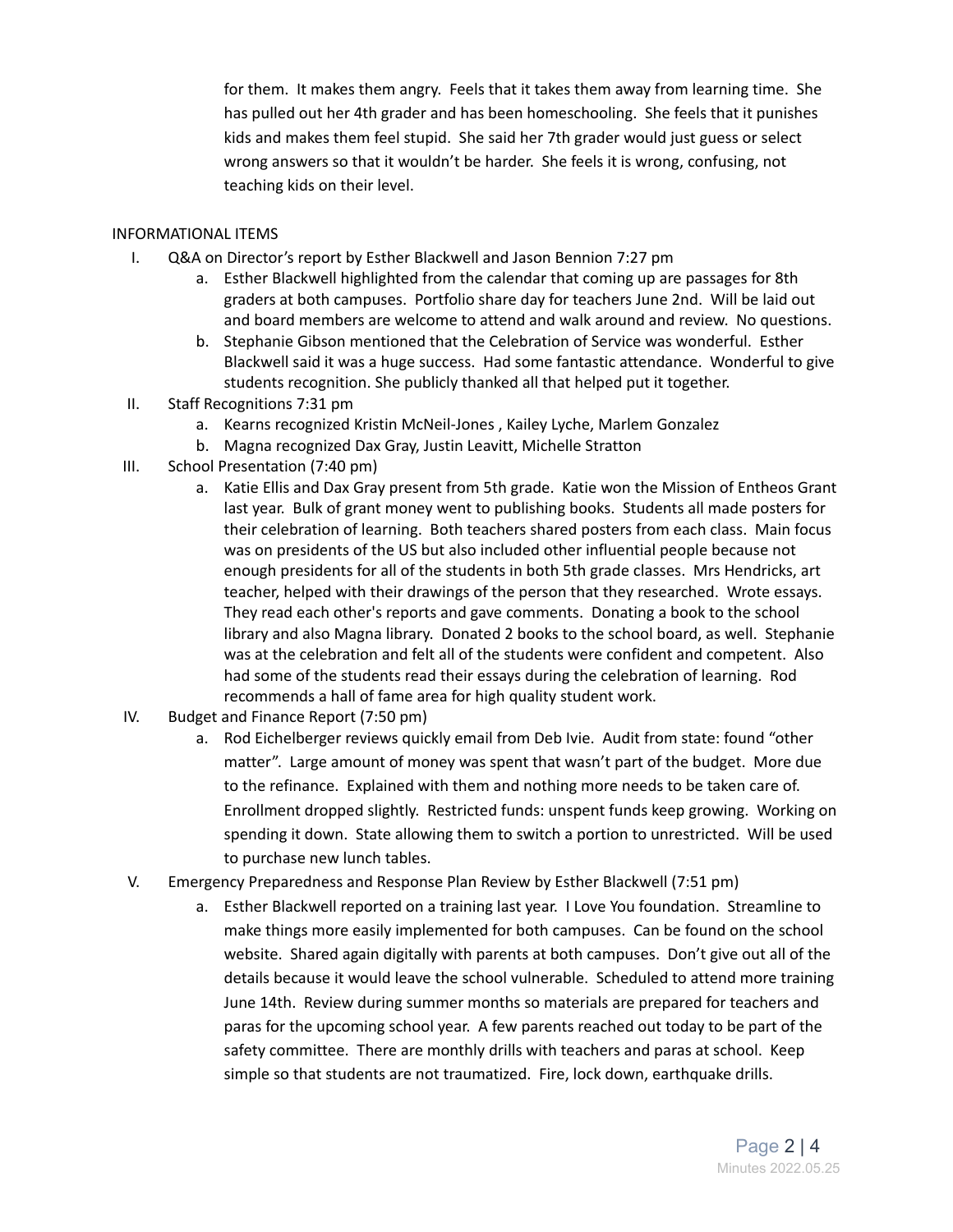#### DISCUSSION ITEMS

- I. Board Development (7:56 pm)
	- a. We are Crew Ch 3
	- b. Creating a structure of crew.
	- c. Rod Eichelberger wonders if we articulate the purpose of crew. Opportunity to refresh why we do crew, its purpose. Is everyone aligned to that? Do we have a unified language around crew?
	- d. Esther Blackwell: Adult crew is going to be spotlighted and student highlighted as well. Form healthy relationships with peers. New teachers may not be fully grounded. Training received and then they gave training for other teachers.
	- e. Rod Eichelberger focus on crew curriculum. Creating a focus of a year long crew curriculum that would bring together both campuses.
	- f. Stephanie Gibson pg 73 questions about how can crew across the school involve families and cross grade collaboration. Mentors from older grades - older grade mentoring a younger grade. Community circle is a school wide crew. How can we involve families? Loved the idea of the curriculum for crew. Needs to be written about the values of Entheos, not the toolbox kit mentioned by EL. Have veteran teachers and admins write the curriculum. Need to have a policy that it is centered around Entheos core values.
	- g. Rod Eichelberger structure to bring consistency. Crew needs to be unifying. Staff that model how.
	- h. Esther Blackwell feels we are all on the same page. Work plan that will be shared at board retreat is focused on crew curriculum. Buddy crews - older crews with younger crews at Kearns. Room to think about family involvement. Middle school has multi-age crews. Crew goal is directly on the values.
	- i. Brittany Garner loves the idea of curriculum. Can borrow from them to not reinvent the wheel and overwhelm the teachers. Vertical and horizontal building of the curriculum. Crew leadership team of veterans.
- II. Policies for discussion by Sue Talmadge (8:10 pm)
	- a. 2501 School LAND Trust School Community Council
		- i. Grammatical updates. Only real change is that the school will not have a minimum amount of meetings.
	- b. 3400 FEE and FEE WAIVER POLICY
		- i. We are pretty much in the same place. Grammatical changes. Added the school year into it. Needs to be approved by the board annually.
	- c. 6204 Fieldwork Policy and Protocol
		- i. This one had a significant change. Taking out the section about transportation by volunteers and that they CANNOT be transferred by them. Insurances for liability insurance. Not something that is a part of it and so we definitely need to remove that. We need to add additional insurance if we need to use volunteer drivers. Rod Eichelberger appreciates Sue Talmadge checking on that. Brittany Garner mentions Protocol III needed to be crossed out. Alisha will take care of.

### ACTION ITEMS

I. (8:15 pm) MOTION to renew Xazmin Prows as a Board of Trustee member is tabled as there are not enough board members.